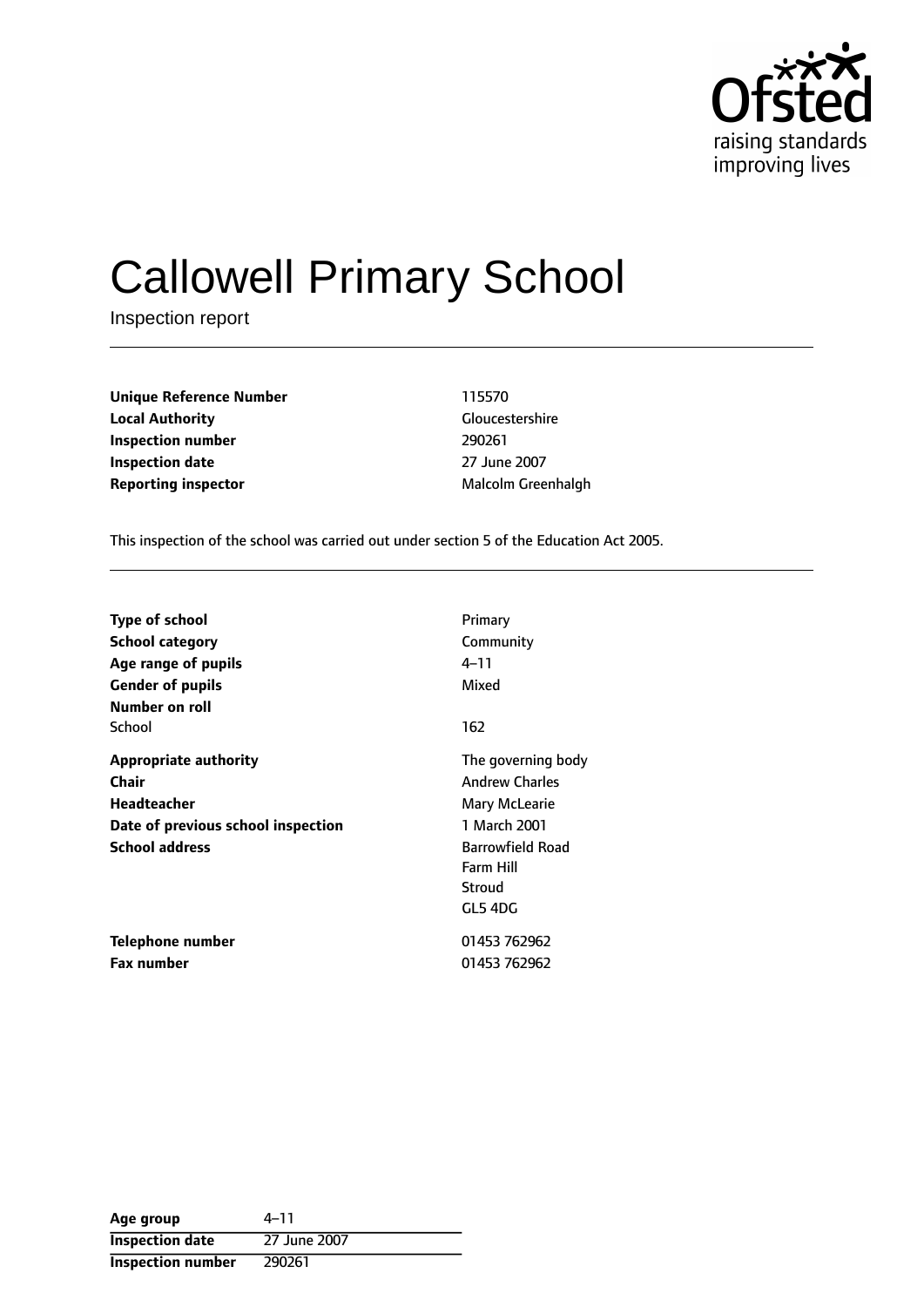.

© Crown copyright 2007

#### Website: www.ofsted.gov.uk

This document may be reproduced in whole or in part for non-commercial educational purposes, provided that the information quoted is reproduced without adaptation and the source and date of publication are stated.

Further copies of this report are obtainable from the school. Under the Education Act 2005, the school must provide a copy of this report free of charge to certain categories of people. A charge not exceeding the full cost of reproduction may be made for any other copies supplied.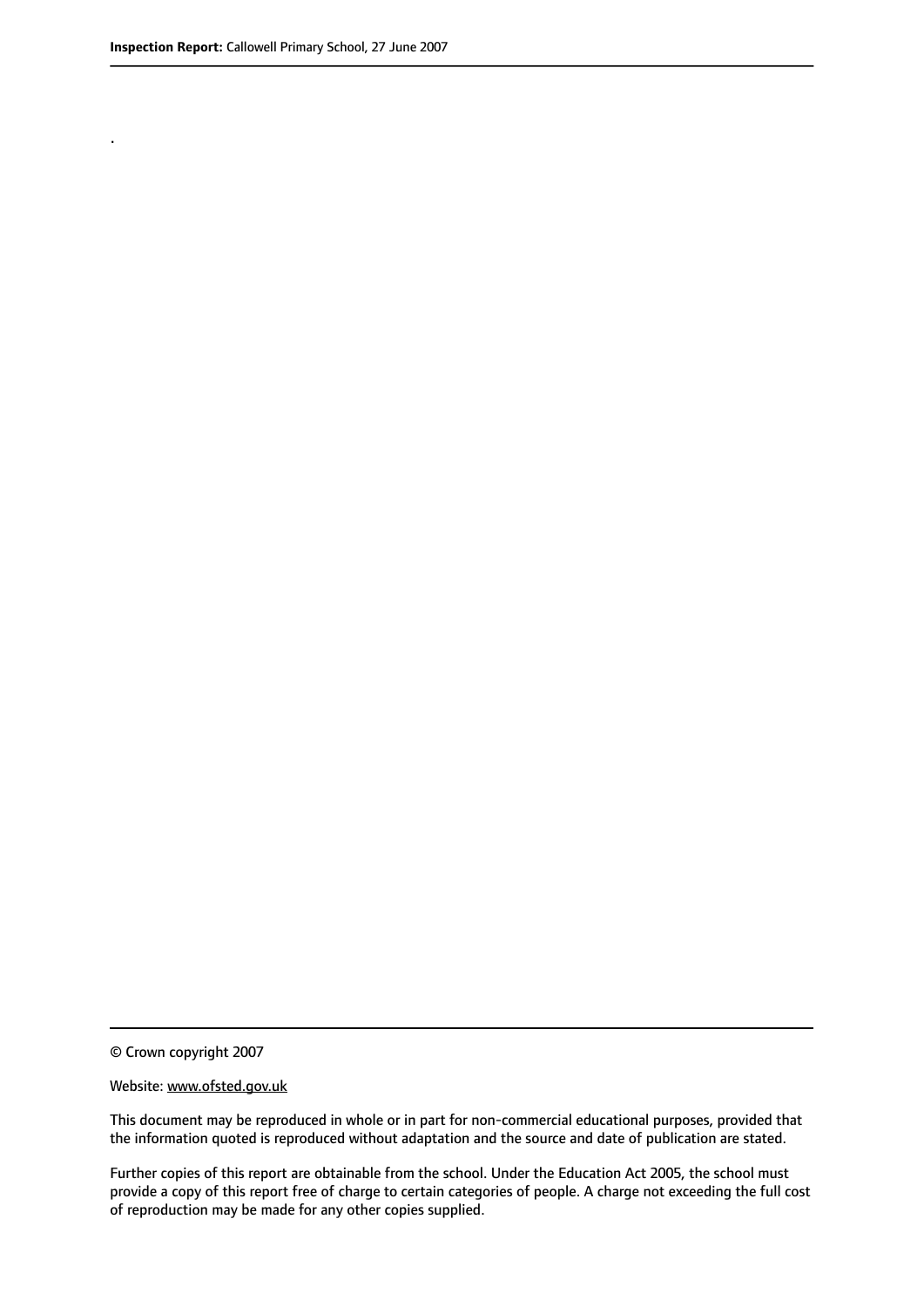# **Introduction**

The inspection was carried out by one Additional Inspector.

## **Description of the school**

This is a below average sized primary school on the outskirts of the town. Attainment on entry is broadly average with a slightly lower than average proportion of pupils with learning difficulties and/or disabilities. The social circumstances surrounding the school are slightly less favourable than those found nationally although the proportion of pupils who take free school meals is well below average. The large majority of pupils are White British.

#### **Key for inspection grades**

| Outstanding  |
|--------------|
| Good         |
| Satisfactory |
| Inadequate   |
|              |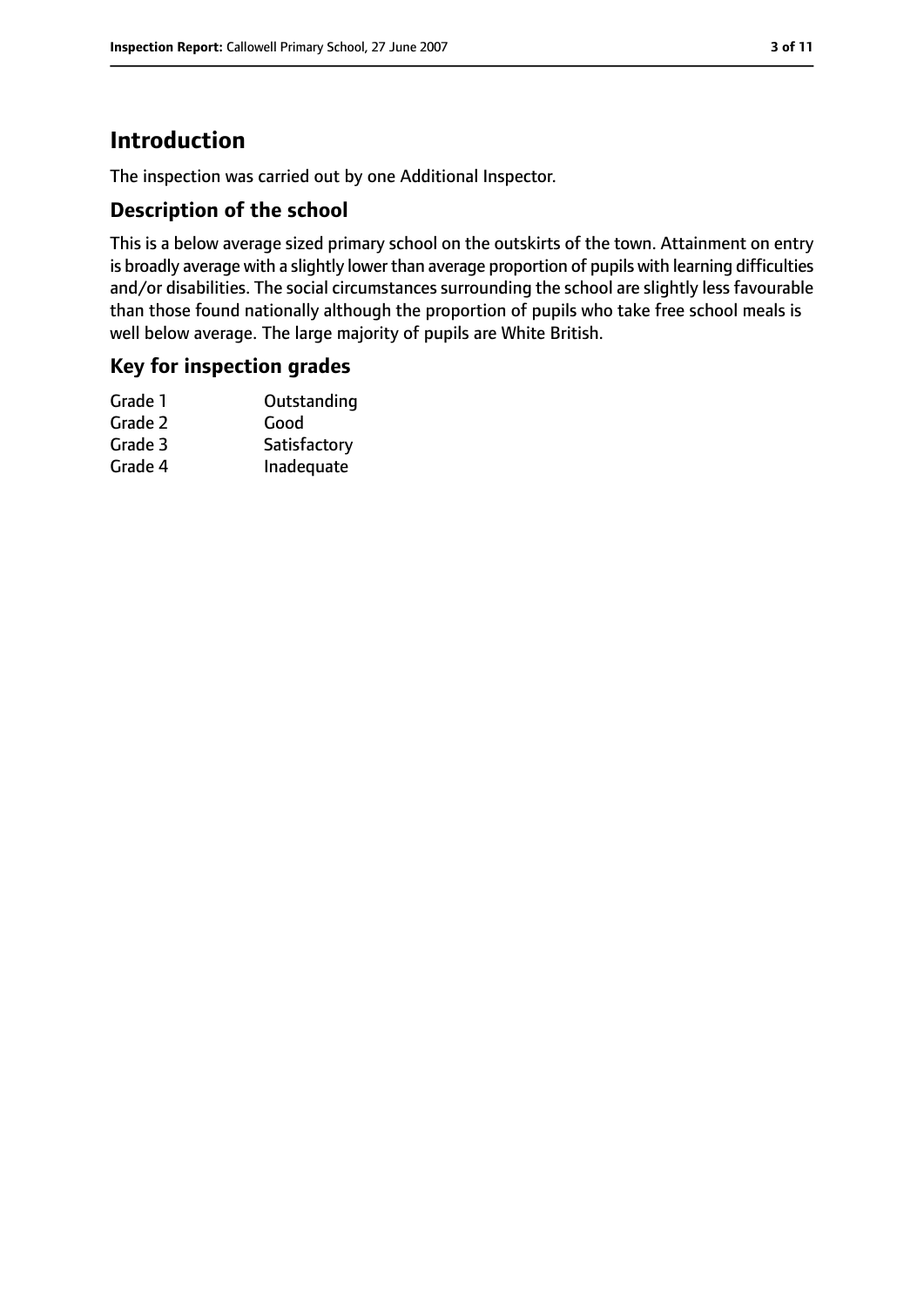# **Overall effectiveness of the school**

#### **Grade: 2**

This is a good school with outstanding features. The school provides excellent care, guidance and support enabling pupils to improve their ability to be independent thinkers, to be excellent self-managers and to make exceptional contributions to making decisions on how the school should improve. Pupils achieve well. Attainment on entry is average and they make a good start in Reception, building effectively on this in Years 1 and 2. By the time they reach the end of Year 2, attainment in reading and mathematics is above the national averages and in writing it is in line. Although the large majority of pupils do well, not enough pupils, particularly boys, reach the higher levels of attainment in writing. Pupils continue to make good progress in Key Stage 2 and by the end of Year 6, attainments in English, mathematics and science are above the national averages although there is some variation from year to year and writing still lags behind reading. The challenging targets the school sets itself are met and often exceeded. Pupils' personal development is excellent. They show a considerable amount of confidence when discussing their work and the school council members show an outstanding understanding of their responsibilities. During lessons, the pupils show excellent attitudes to work. This has been carefully nurtured by members of staff who promote a sense of responsibility amongst the pupils for the quality of their work. The wide range of sports clubs the school provides is extremely well attended. Pupils very much enjoy the opportunities the school provides for them in lessons and at break times and feel very safe around school. The pupils make an excellent contribution to the school community through the school council. They also contribute well to local community events as well as raising money to support communities around the world that are less fortunate than themselves. The quality of teaching and learning is good and the school provides an outstanding curriculum. The work done to improve standards in reading is also helping to improve pupils' writing skills. The teachers have very good relationships with their pupils and promote excellent opportunities for them to develop key life skills. There is good cross-curricular planning so that literacy and numeracy are taught effectively across other subjects. However, there are not enough opportunities for pupils to produce longer pieces of writing. There is also a very good range of extra-curricular activities and the school promotes an effective European dimension to the curriculum. The school makes good use of its grounds, with pupils in the Foundation Stage benefiting a great deal from the opportunity to learn outdoors. Leadership and management are good. The school is very well led by the headteacher who has a clear vision of where the school needs to go to make further improvements. She is very well supported by an able senior management team and governing body. Good self-evaluation systems are in place and the school knows itself very well.

#### **What the school should do to improve further**

- Improve standards in writing, particularly for boys in Key Stage 1.
- Improve the quality of teaching to ensure pupils have more opportunities to produce longer pieces of writing.

## **Achievement and standards**

#### **Grade: 2**

Pupils make good progress and achieve well. From a broadly average attainment on entry the children in the Foundation Stage make good progress in all areas of learning so that the large majority achieve the levels expected by the end of the year and some exceed them. In Years 1 and 2, pupils continue to make good progress in reading and mathematics. In writing, boys do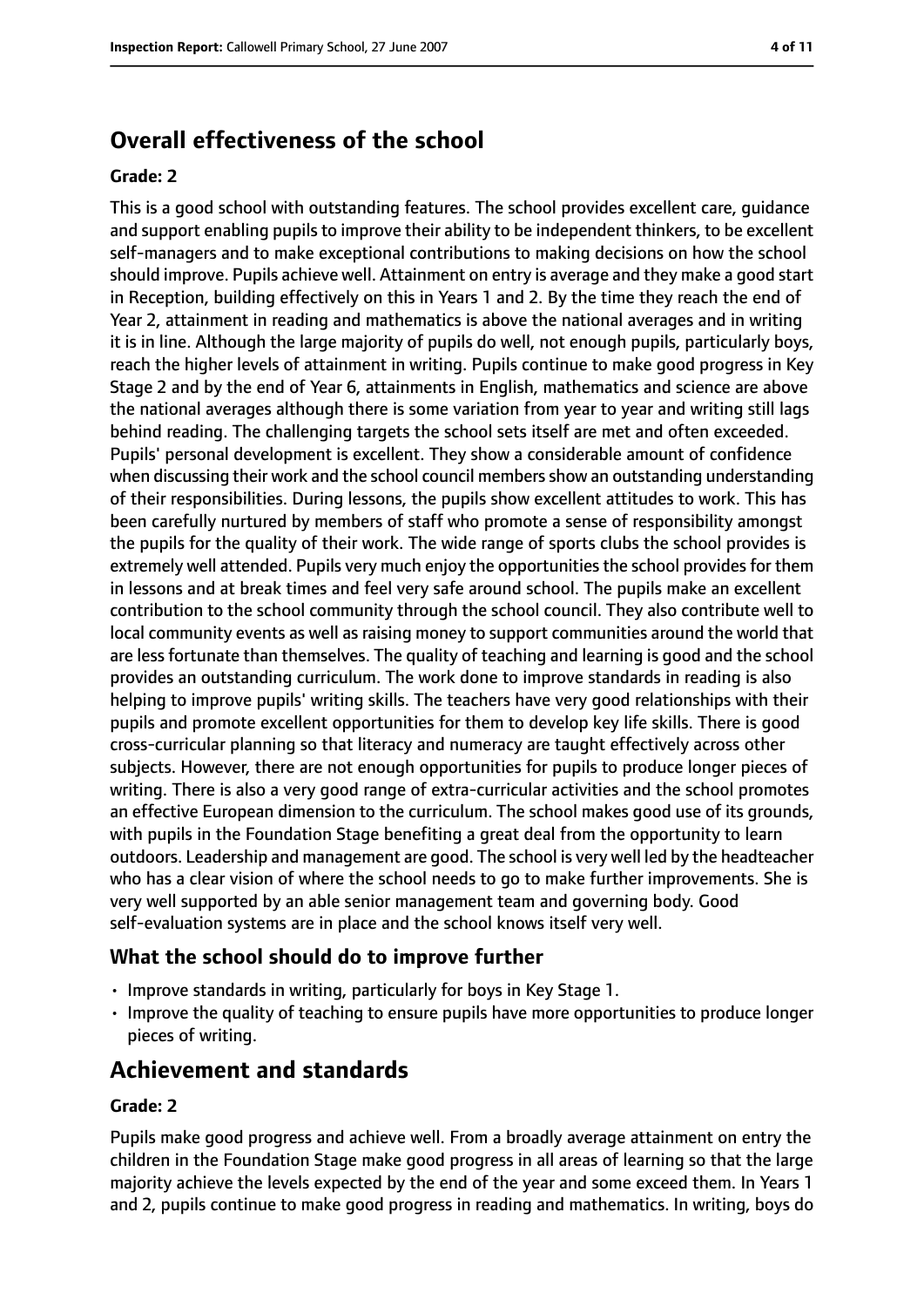not do as well as girls, although overall progressissatisfactory. By the end of Year 2, attainment in reading and mathematics is above the national averages, and in writing it is average. In Years 3 to 6, pupils make good progress in English, mathematics and science although progress in writing is not as strong as it is in reading. In Year 4, the work that has been done to increase pupils' confidence and ability in reading is also beginning to raise standards in writing. National data do, however, show that progress in Years 3 to 6 varies from year to year, ranging from satisfactory to excellent. This is also reflected in variations in attainment by the end of Year 6 in English, mathematics and science, which is above the national, averages overall but varies from in line to well above.

# **Personal development and well-being**

#### **Grade: 1**

The pupils' personal development and well-being and their spiritual, moral, social and cultural development are outstanding. Children in Reception make very good progress in their personal and social skills and older pupils build on this effectively by taking a great deal of responsibility for their own learning. They respond extremely well to opportunities they are given to organise themselves and work very effectively in groups and on their own. They are very confident in expressing their views to each other and to the whole class and are happy to give and accept helpful comments. They have a very good understanding of how to live healthy lives and are keen to ensure they eat a well balanced diet and take part in regular exercise. They feel very safe in school and agree that bullying is rare. Attendance is above the national average and the pupils very much enjoy all that the school offers. The school council is very effectively run by the pupils. The pupils are very aware of finances and know what they have in the budget, what they want to spend their money on and what they want to do next to raise further funds. All classes contribute well to what the council does through regular whole class suggestion box discussions. Pupils contribute very well to improvements around the school, to events in the local community and to supporting charities, for example by providing solar panels to an African village. The school's gym club has also raised money for charities supported by the local church.

# **Quality of provision**

## **Teaching and learning**

#### **Grade: 2**

The quality of teaching and learning throughout the school is good. Teachers have very good relationships with the pupils and are keen to provide them with many opportunities to develop their personal, learning and thinking skills across all areas of the curriculum. Teachers work in teams to provide good quality plans for learning and have focused on the development of reading skills to enhance the pupils' ability to write. Teachers are also providing more creative opportunities for pupils to apply these skills, such as through the use of drama, which enhance pupils' vocabulary and writing skills. Although the impact of this improved teaching is not yet visible at the end of the key stages, pupils in Year 4 are beginning to make better progress in their writing skills. However, not enough opportunities are planned for pupils to complete longer pieces of writing.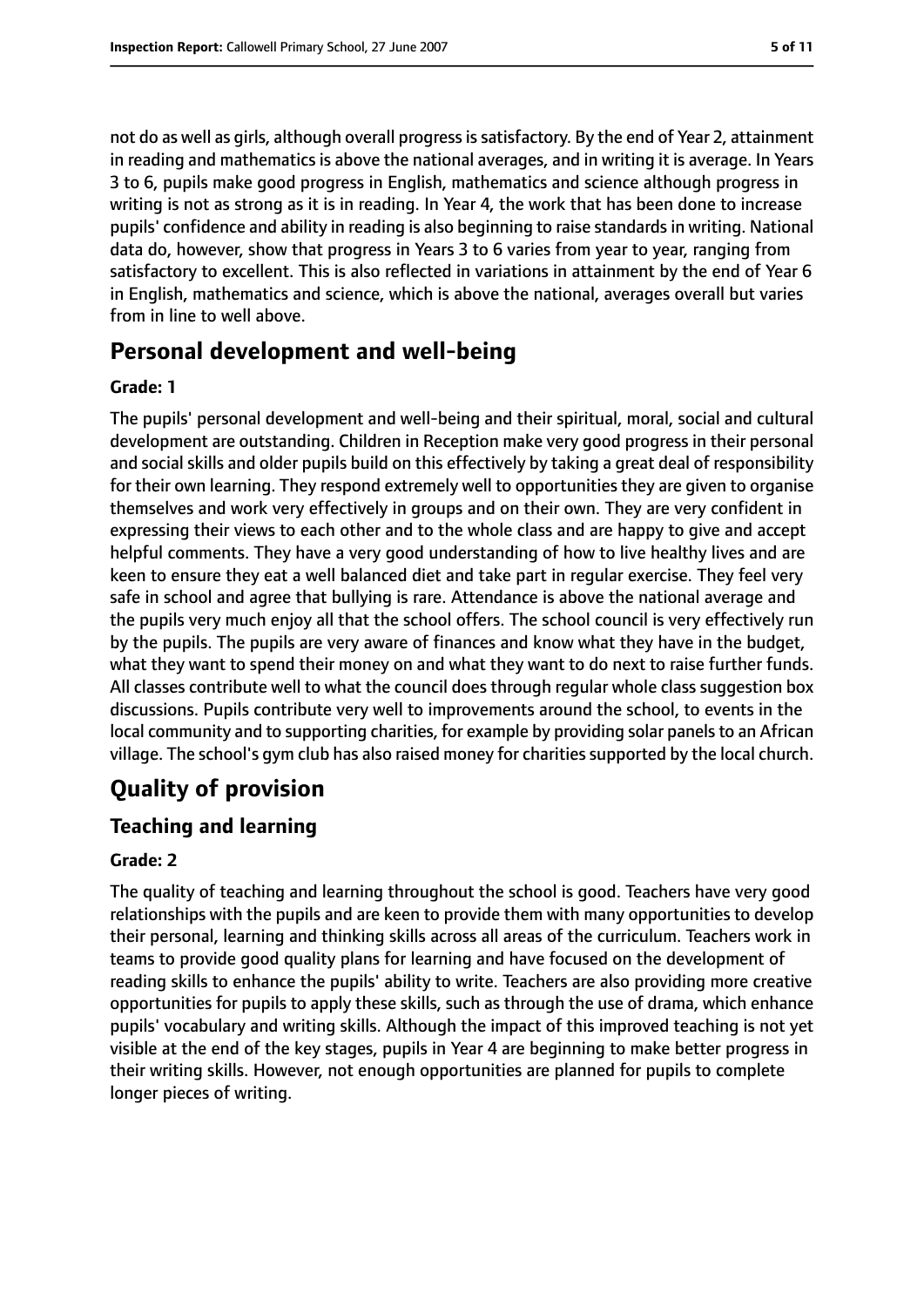#### **Curriculum and other activities**

#### **Grade: 1**

The curriculum is outstanding. The school is very much focused on developing literacy, numeracy and information and communication technology skills and is increasing the opportunities for pupils to apply these skills across all areas of the curriculum. The school was awarded the Arts Mark award to recognise the school's extensive arts programme. The curriculum is designed to encourage the involvement of pupils in their learning and a particularly good example of this is in the Foundation Stage where children enjoy and become thoroughly immersed in their sessions in the forest area. The allotment, where pupils grow vegetables, is also a valuable learning resource for older pupils. The school plans a wide range of additional activities that broaden the pupils' understanding of the world through, for example, the links with Europe and Africa. There is also a strong emphasis on developing the pupils' personal, social and health education and this is reflected in the quality of the pupils' personal development. The school provides a very good range of additional activities, particularly for sport and the arts, which are very well attended by the pupils. There is also a regular residential visit organised, this year to the Isle of Wight

#### **Care, guidance and support**

#### **Grade: 1**

Care, guidance and support are excellent which resultsin the outstanding personal development of the pupils. The school meets all statutory requirements for child protection. There is a very strong focus on developing the pupils' health awareness and the school and pupils are working hard towards achieving the Healthy Schools award. The school ensures pupils are safe and provides talks on road safety and stranger danger. The school provides an excellent range of opportunities for pupils to contribute to the school and wider communities. The school plans excellent opportunities for pupils to enhance their personal development such as through the outside curriculum and school council processes. Assessment tracking systems are good and effective support is provided to those pupils who show early signs of progressing too slowly. This ensures that pupils make good overall progress.

## **Leadership and management**

#### **Grade: 2**

Leadership and management are good. The headteacher has a very clear vision of how to improve the school and her enthusiasm to achieve this provides the incentive for staff and governors to become very much involved as members of the school improvement team. The school's self-evaluation systems are good and all are very aware of the school's strengths and weaknesses. This enables the school to continue to move forward at a good pace. Strategies are now in place to address the issues in writing. The governing body carries out its role as critical friend very well and members write regular reports on focused visits into school. The school development plan is sound. It highlights those areas that are in need of improvement but should have a more short-term focus. The school has very good links with the community, especially the local church, and has very good support from the parents. The budget is well managed and the school uses its available resources very well to ensure that it provides good value for money. The school has made good progress since the last inspection and is well placed to continue this in the future. This parent's view reflects the effectiveness of the school's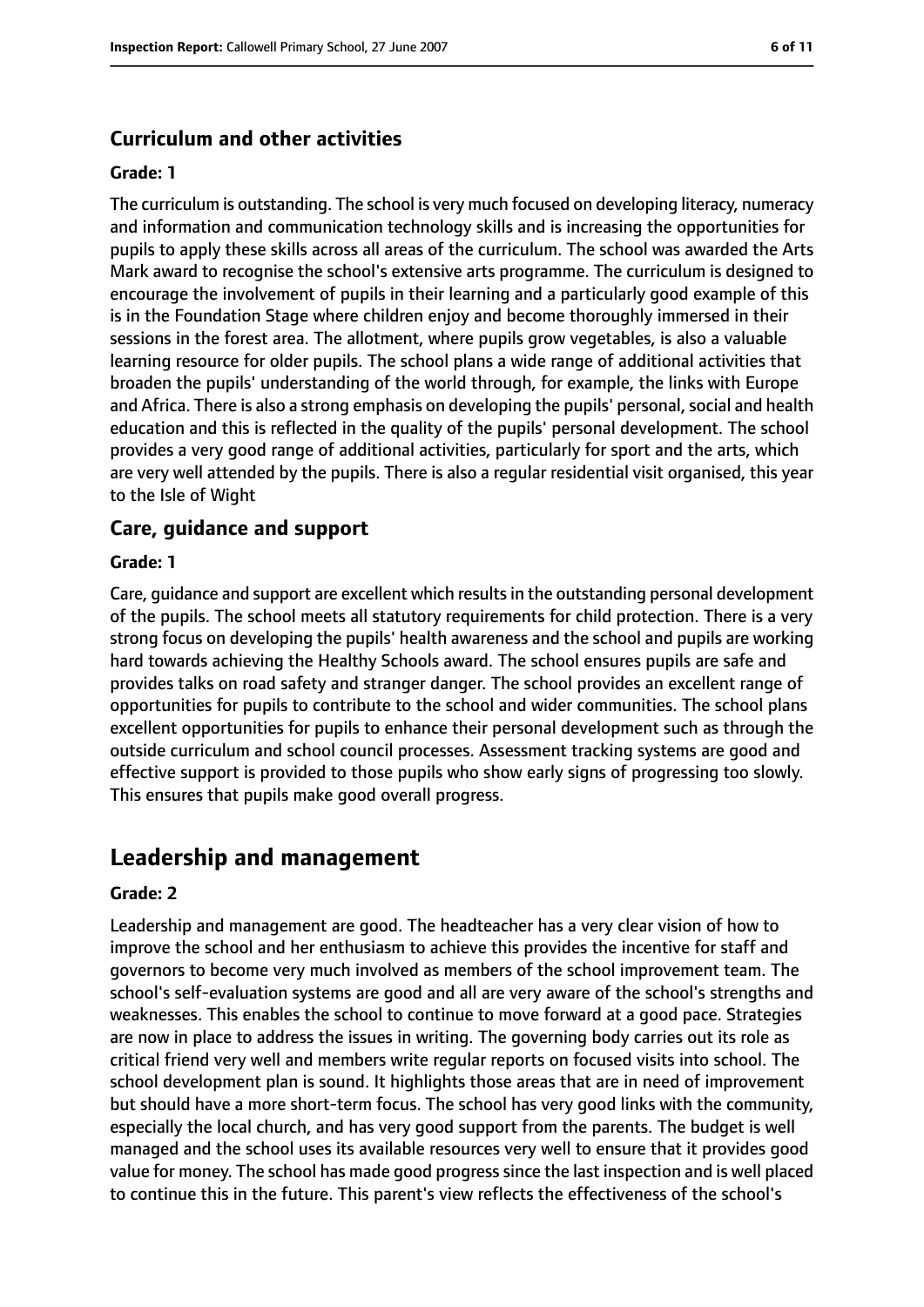leadership and management: 'The headteacher has drive and determination with clear ideas about how she wishes her school to be organised. Teachers seem to be well informed about current trends and the management team is successful.'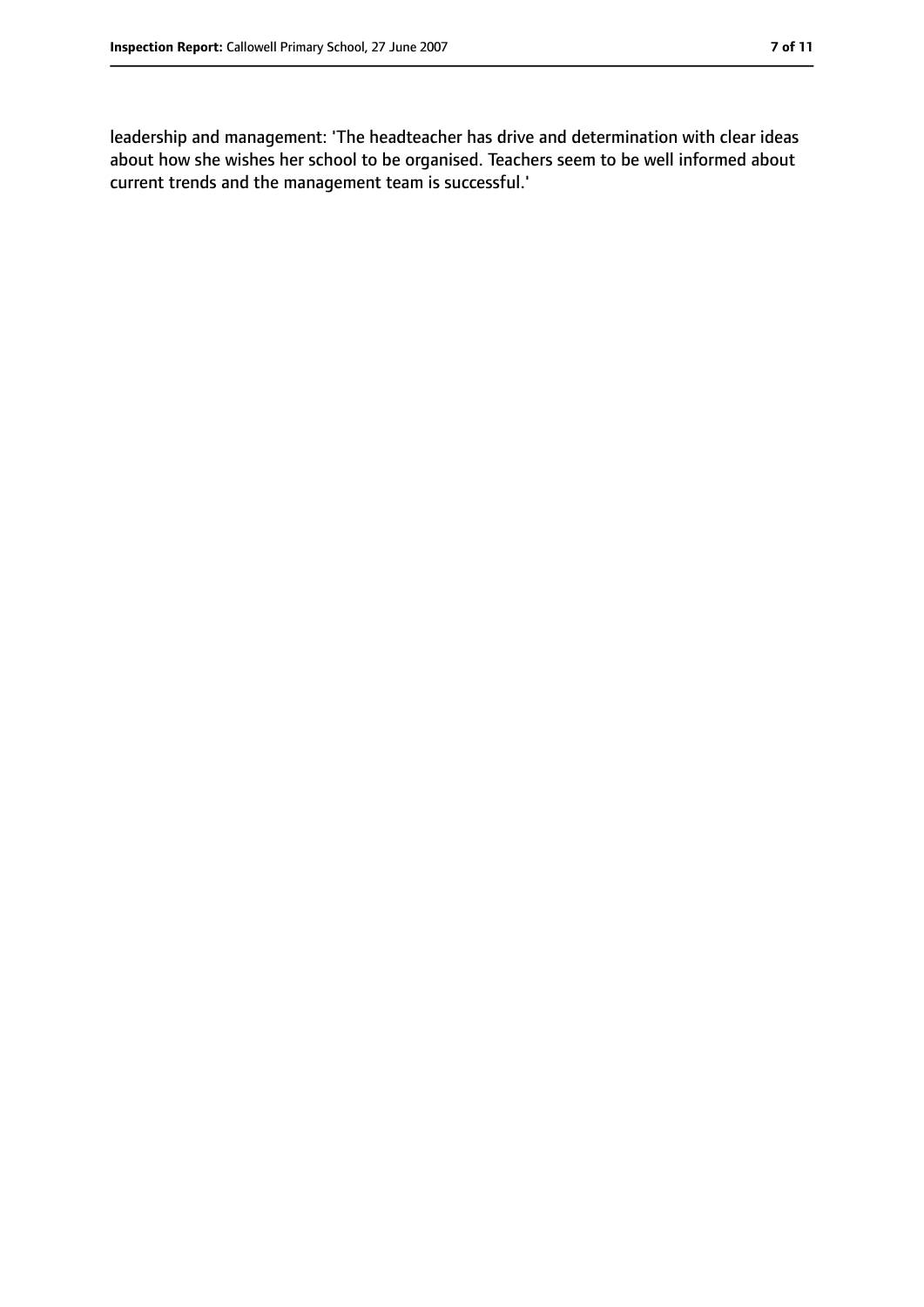**Any complaints about the inspection or the report should be made following the procedures set out in the guidance 'Complaints about school inspection', which is available from Ofsted's website: www.ofsted.gov.uk.**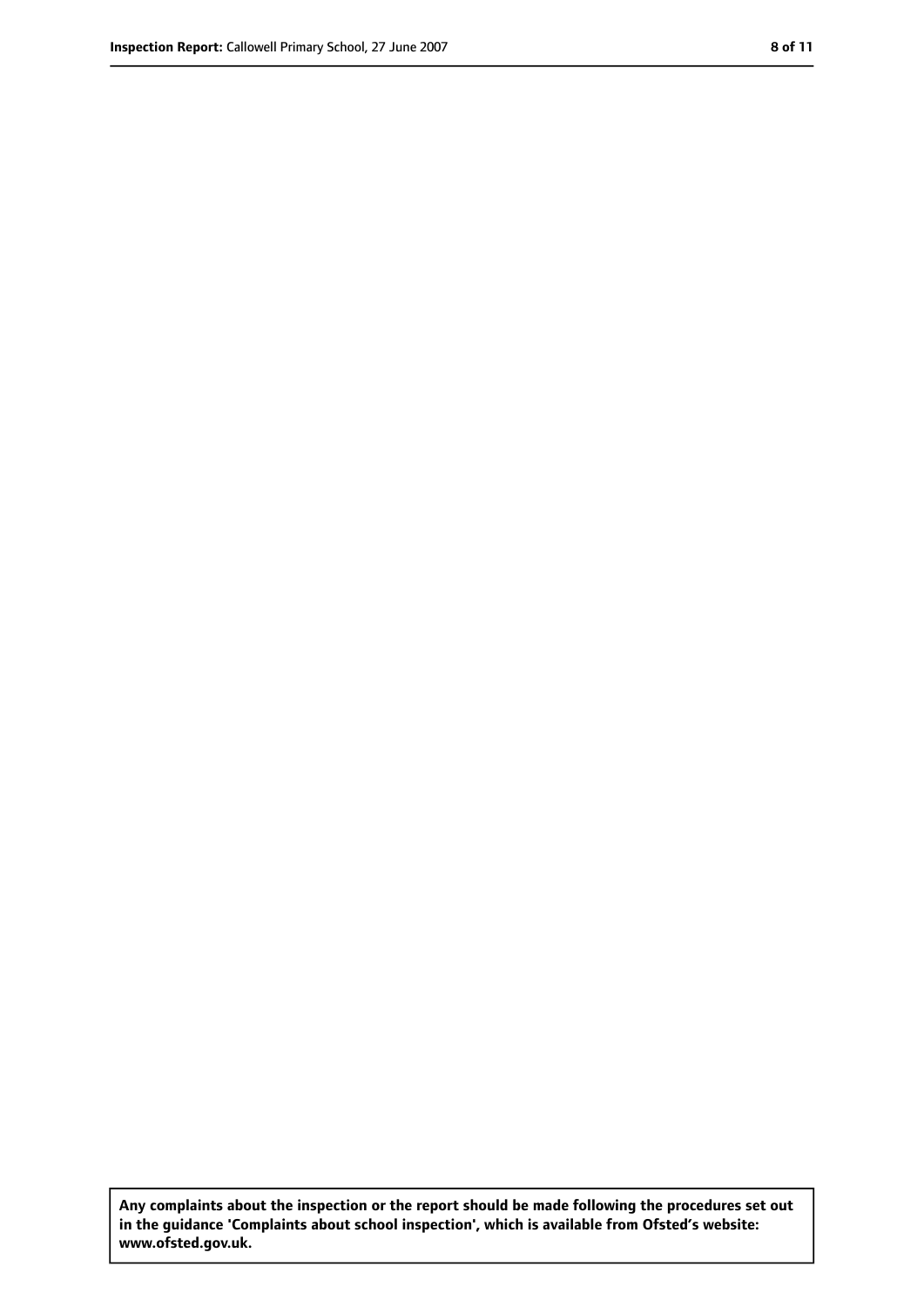#### **Annex A**

# **Inspection judgements**

| Key to judgements: grade 1 is outstanding, grade 2 good, grade 3 satisfactory, and grade 4 $\,$ | <b>School</b>  |
|-------------------------------------------------------------------------------------------------|----------------|
| inadequate                                                                                      | <b>Overall</b> |

# **Overall effectiveness**

| How effective, efficient and inclusive is the provision of education, integrated<br>care and any extended services in meeting the needs of learners? |     |
|------------------------------------------------------------------------------------------------------------------------------------------------------|-----|
| How well does the school work in partnership with others to promote learners'<br>well-being?                                                         |     |
| The quality and standards in the Foundation Stage                                                                                                    |     |
| The effectiveness of the school's self-evaluation                                                                                                    |     |
| The capacity to make any necessary improvements                                                                                                      |     |
| Effective steps have been taken to promote improvement since the last<br>inspection                                                                  | Yes |

## **Achievement and standards**

| How well do learners achieve?                                                                               |  |
|-------------------------------------------------------------------------------------------------------------|--|
| The standards <sup>1</sup> reached by learners                                                              |  |
| How well learners make progress, taking account of any significant variations between<br>groups of learners |  |
| How well learners with learning difficulties and disabilities make progress                                 |  |

## **Personal development and well-being**

| How good is the overall personal development and well-being of the<br>learners? |  |
|---------------------------------------------------------------------------------|--|
|                                                                                 |  |
| The extent of learners' spiritual, moral, social and cultural development       |  |
| The behaviour of learners                                                       |  |
| The attendance of learners                                                      |  |
| How well learners enjoy their education                                         |  |
| The extent to which learners adopt safe practices                               |  |
| The extent to which learners adopt healthy lifestyles                           |  |
| The extent to which learners make a positive contribution to the community      |  |
| How well learners develop workplace and other skills that will contribute to    |  |
| their future economic well-being                                                |  |

# **The quality of provision**

| $\mid$ How effective are teaching and learning in meeting the full range of the $\mid$<br>  learners' needs?               |  |
|----------------------------------------------------------------------------------------------------------------------------|--|
| $\mid$ How well do the curriculum and other activities meet the range of needs $\mid$<br>$\mid$ and interests of learners? |  |
| How well are learners cared for, quided and supported?                                                                     |  |

 $^1$  Grade 1 - Exceptionally and consistently high; Grade 2 - Generally above average with none significantly below average; Grade 3 - Broadly average to below average; Grade 4 - Exceptionally low.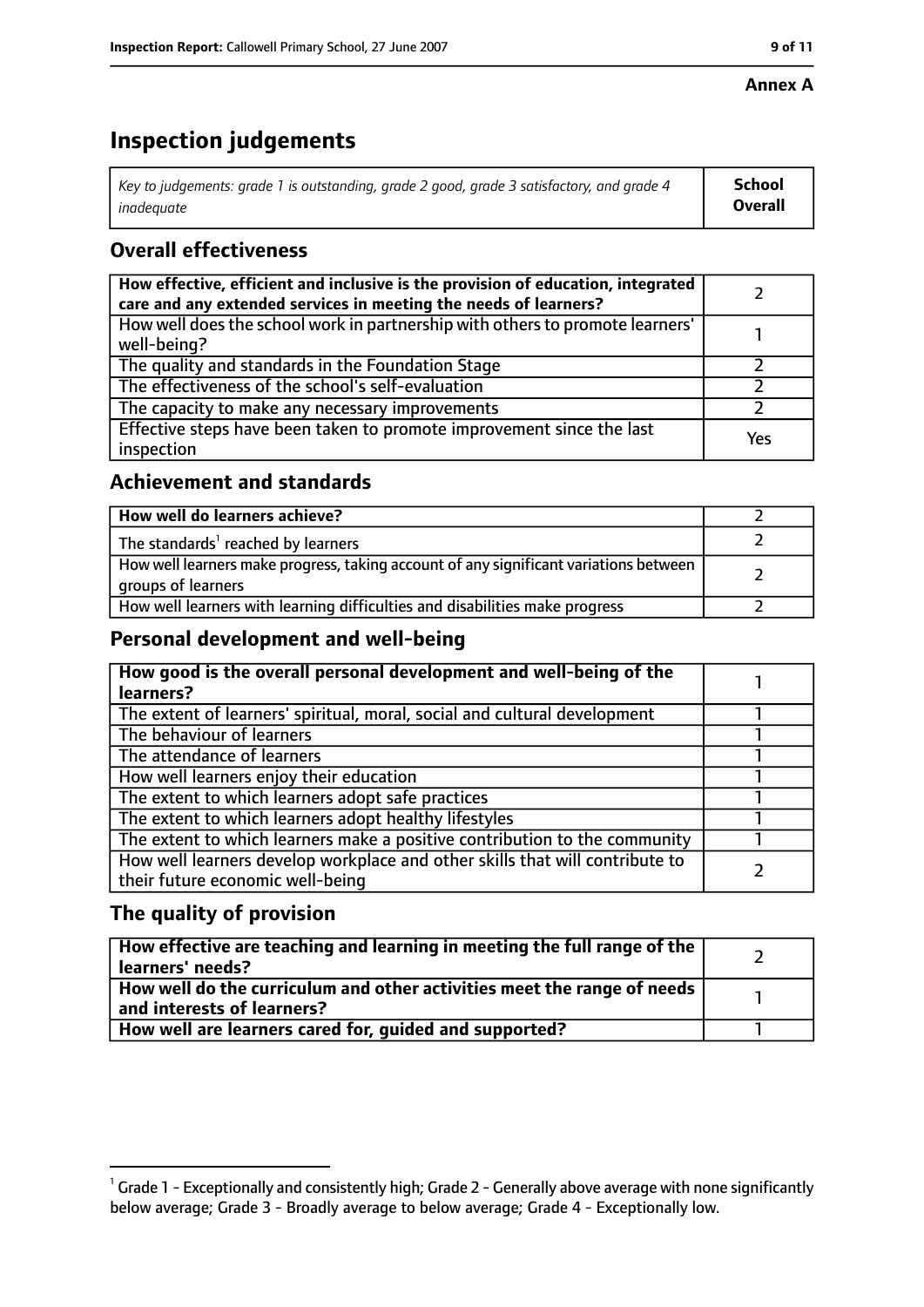# **Leadership and management**

| How effective are leadership and management in raising achievement                                                                              |               |
|-------------------------------------------------------------------------------------------------------------------------------------------------|---------------|
| and supporting all learners?                                                                                                                    |               |
| How effectively leaders and managers at all levels set clear direction leading<br>to improvement and promote high quality of care and education |               |
| How effectively performance is monitored, evaluated and improved to meet<br>challenging targets                                                 |               |
| How well equality of opportunity is promoted and discrimination tackled so<br>that all learners achieve as well as they can                     |               |
| How effectively and efficiently resources, including staff, are deployed to<br>achieve value for money                                          | 7             |
| The extent to which governors and other supervisory boards discharge their<br>responsibilities                                                  | $\mathcal{L}$ |
| Do procedures for safequarding learners meet current government<br>requirements?                                                                | Yes           |
| Does this school require special measures?                                                                                                      | No            |
| Does this school require a notice to improve?                                                                                                   | No            |